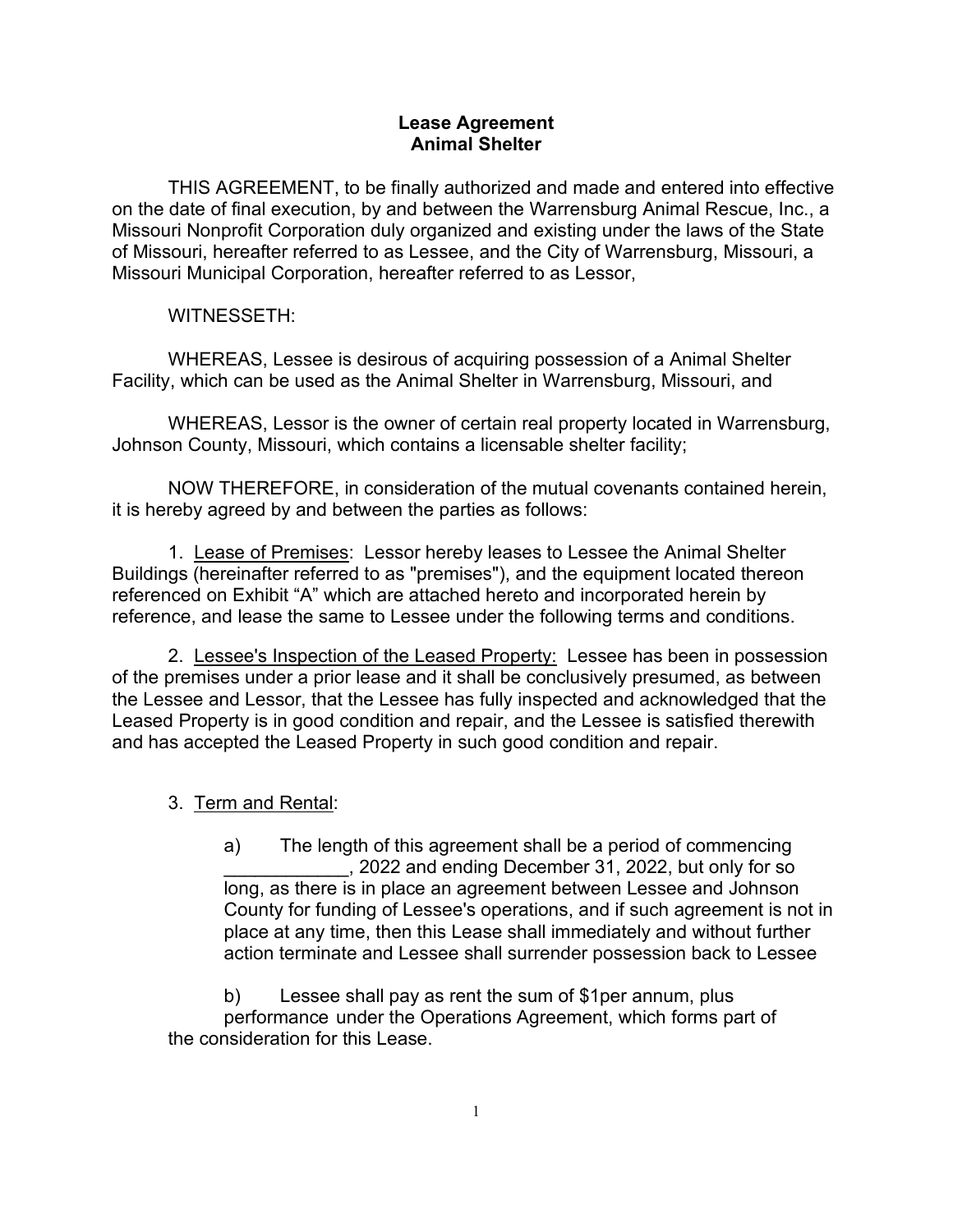4. Limitation on Warranties: Lessee acknowledges and agrees that Lessor has not made, and does not hereby make, any representation, warranty, or covenant, express or implied, with respect to the merchantability, condition, quality, durability, fitness for use, or suitability of the premises in any respect whatsoever or in connection with or for the purposes and uses of Lessee, or any other representation, warranty, or covenant of any kind or character, express or implied, with respect thereto, and Lessor shall not be obligated or liable for actual, incidental, consequential, or other damages of or to Lessee or any other person or entity arising out of or in connection with the use of the premises and the maintenance thereof.

5. Waiver: The waiver of any breach of any of the provisions of this lease by the Lessor shall not constitute a continuing waiver or a waiver of any subsequent breach by the Lessee, either of the same provision or another provision of this lease.

6. Alterations: Lessee will not make any alterations, additions or improvements to the premises without Lessor's prior written consent unless such alterations, additions or improvements may be readily removed without damage at the termination of the tenancy herein created.

7. Liens and Taxes: Lessee shall keep the premises free and clear of all levies, liens and encumbrances except those created under this Agreement. It shall be the responsibility of Lessor to pay, when due, all state, local, and federal real property taxes which may now or hereafter be imposed upon the premises. If Lessor should fail to pay any such real property taxes when due, Lessee shall have the right, but shall not be obligated, to pay any such taxes. If Lessee pays any such taxes for which Lessor is responsible or liable under this Agreement, Lessee shall have the right to recover the same from Lessor

#### 8. Insurance: -

a. Coverage of Premises: Lessor shall, at all times while Lessee is occupying the premises as a tenant of Lessor, keep all improvements which are now or hereafter a part of the premises insured against loss or damage by fire and the extended coverage hazards for 100 percent of the full replacement value of such improvements with loss payable to Lessor.

b. Personal Injury Liability: Lessee shall maintain in effect, throughout the time Lessee occupies the premises as a tenant of Lessor, personal injury liability insurance covering the premises and its appurtenances and the sidewalks fronting thereon in the amount of \$459,893.00 for injury to or death of any one person, and \$3,065,952.00 for injury to or death of any number of persons in one occurrence. Such insurance shall specifically insure Lessee against all liability described herein, as well as liability imposed by law. Both Lessee and Lessor shall be named as insureds on the policy.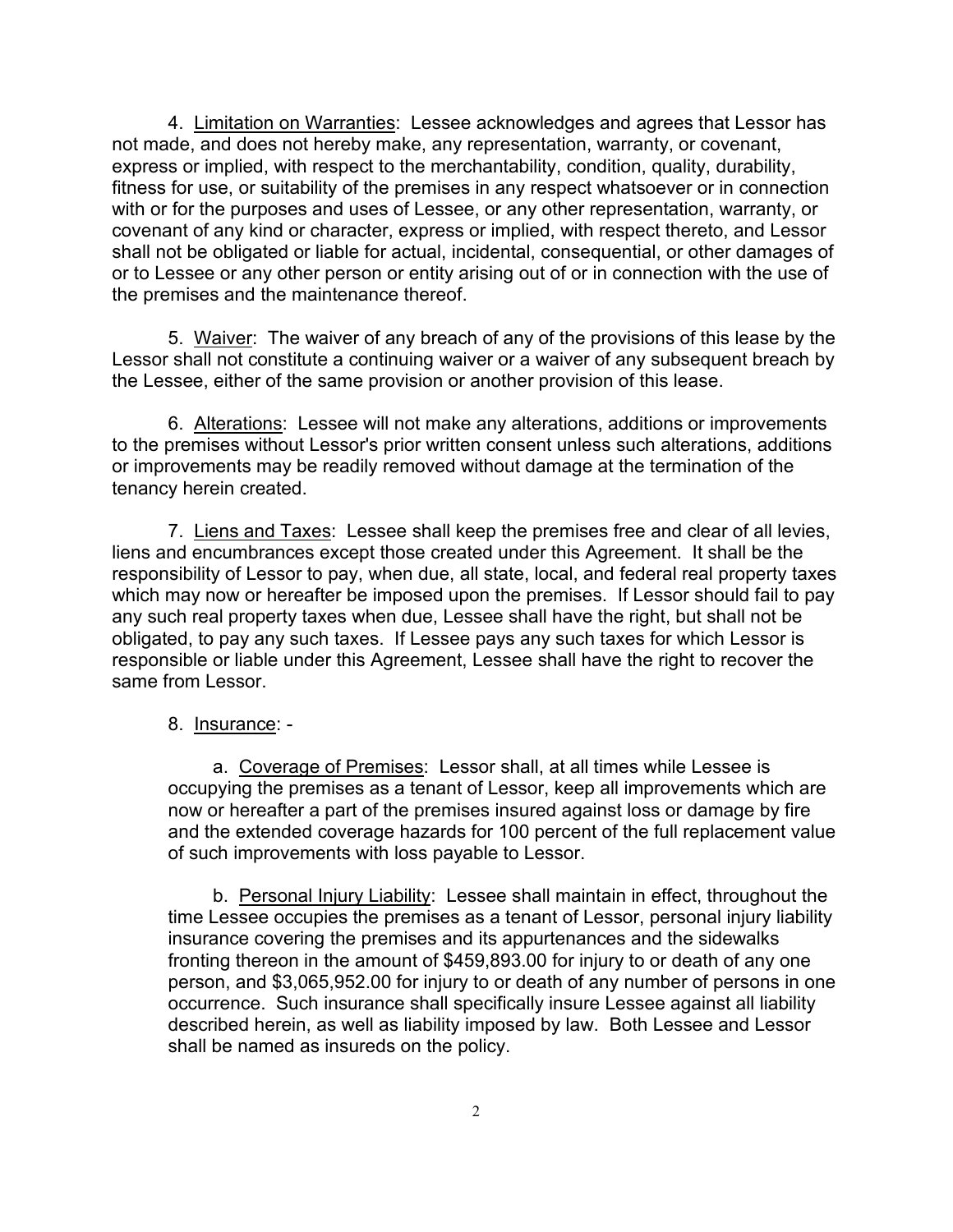c. Work Comp: Lessee shall maintain coverage for workers compensation in the amounts required by law.

 d. Certificates Evidencing: Lessee's coverages shall be provided to Lessor upon commencement of the Lease term.

9. Indemnification: Lessee shall indemnify Lessor against, and hold Lessor harmless from, any and all claims, actions, proceedings, expenses, damages or liabilities, including attorney's fees and court costs, arising in connection with the operation of the Animal Shelter to be located on the premises.

10. Assignment: Without Lessor's prior written consent, Lessee will not (i) assign, transfer, pledge, hypothecate, grant any security interest in or otherwise dispose of this Lease or the premises or any interest therein; or (ii) sublet the premises, or any part thereof, or permit the same to be used by anyone other than Lessee, Lessee's contracted service providers, or Lessee's volunteers and employees. Subject to the foregoing, this Lease shall inure to the benefit of, and is binding upon, the heirs, executors, administrators, successors and assigns of the parties hereto.

11. Event of Default: The term "Event of Default", as used herein shall mean the occurrence of any one or more of the following:

(a) The failure of Lessee to make any rental payment or perform under its Operations Contract where any such failure continues for a period of ten (10) days after the due date thereof.

(b) The failure of Lessee to perform or observe any other covenant, condition, or agreement to be performed or observed by it hereunder, and such failure is not cured within ten (10) days of any notice sent by Lessor to Lessee which makes specific reference to any such failure.

(c) The discovery by Lessor that any statement, representation, or warranty made by Lessee in this Lease, or in any other writing given by Lessee to Lessor, is false, misleading or erroneous in any material respect.

(d) The lapse at any time of the agreement between Lessee and Johnson County for funding of Lessee's operations.

(e) The failure at any time of Lessee to possess a current license from the State of Missouri to operate an animal shelter facility. Any suspension, revocation, nonrenewal, probation or other discipline of Lessee's state license shall be a violation of this provision.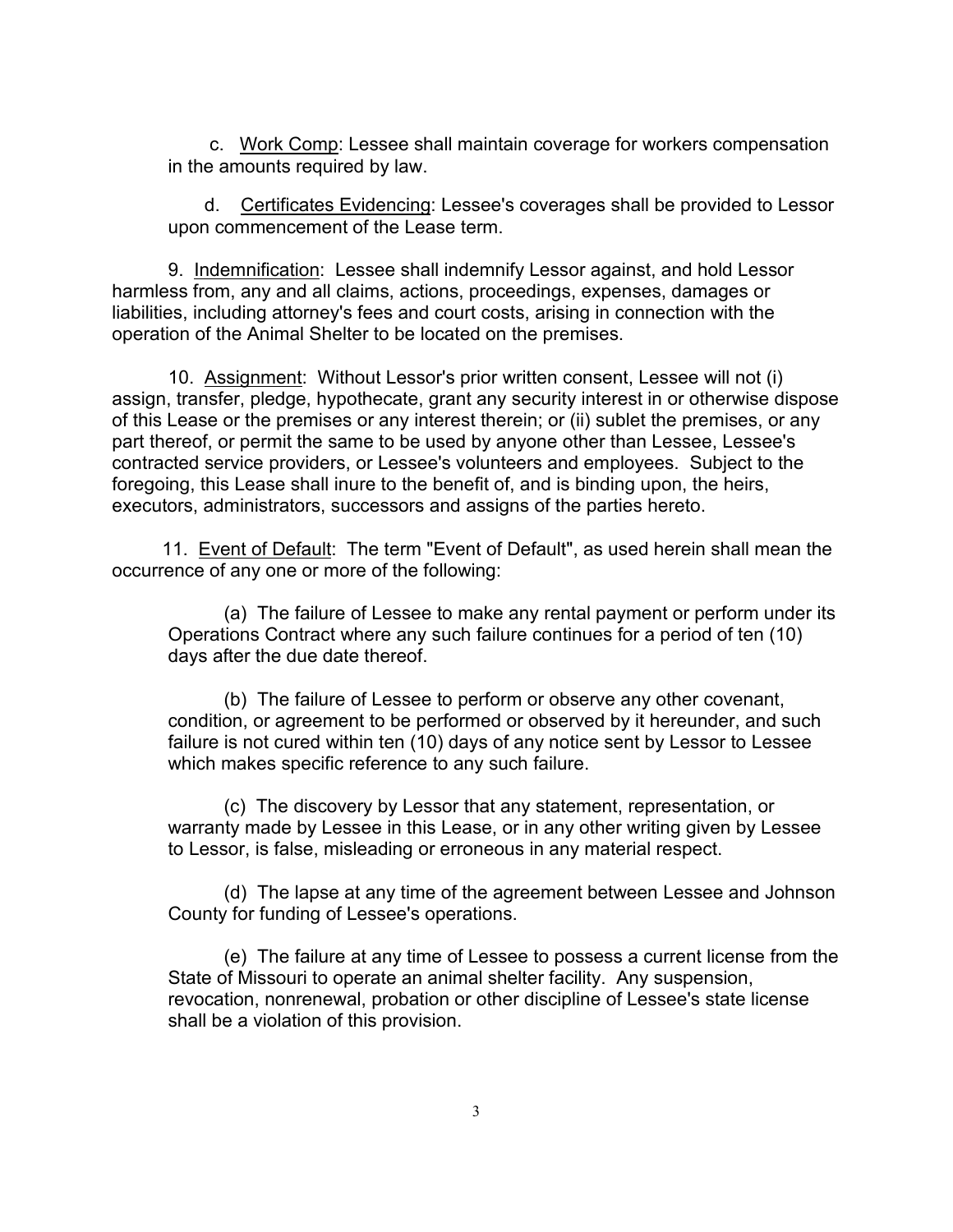12. Remedies: Upon the occurrence of an Event of Default, if the same be continuing, Lessor may, at its option, exercise any one or more of the following remedies:

(a) Initiate any action for past due rent and/or recovery of the premises leased hereunder.

(b) Sell or lease the premises, or sublease the same for the account of Lessee, holding Lessee liable for all rental payments and other payments due at the time of such selling, leasing or subleasing.

(c) Exercise any other right, remedy or privilege which may be available to Lessor.

(d) Lessee shall pay Lessor all costs and expenses, including reasonable attorneys' fees, incurred by Lessor in exercising any of its rights or remedies hereunder or in enforcing any of the terms, conditions, provisions hereof.

13. Rules and Regulations: Any rules or regulations of Lessee relating to and affecting the premises, including any subsequent modifications thereto, shall require the written approval of Lessor.

#### 14. Maintenance of Premises:

(a) Except as herein specifically provided to the contrary, Lessor shall not be responsible for making any repairs of any kind in or upon the Demised Premises. Lessor shall maintain the exterior of the Demised Premises and the building of which it is a part, excluding any glass or doors, which shall be the responsibility of Lessee.

(b) Lessee at it own expense shall make all repairs and replacements as shall be reasonably necessary to keep the interior of the Demised Premises in good condition and repair during the Demised Premised Term (or any extension or renewal of such Term), including but not limited to all mechanical equipment. Lessee shall at its own expense make all repairs and replacements to the doors, windows, and interior walls. Lessee further agrees that all damage or injury done to the Demised Premises by Lessee or any other person who may be in or upon the Demised Premises except Lessor, its agents, servants and employees, shall be repaired by Lessee at its own expense. Payment for all utilities used upon or in connection with the Demised Premises shall be made by the Lessee, continuously during the Demised Term and any extension thereto. Lessee shall keep the Demised Premises in good repair and free from vermin and insects. Lessee shall keep the parking lot and sidewalks free of accumulation of snow and ice. Lessee shall not store or permit to be stored on the Demised Premises any toxic or hazardous materials, unless required for its operations, and in that event, in compliance with applicable laws and regulations.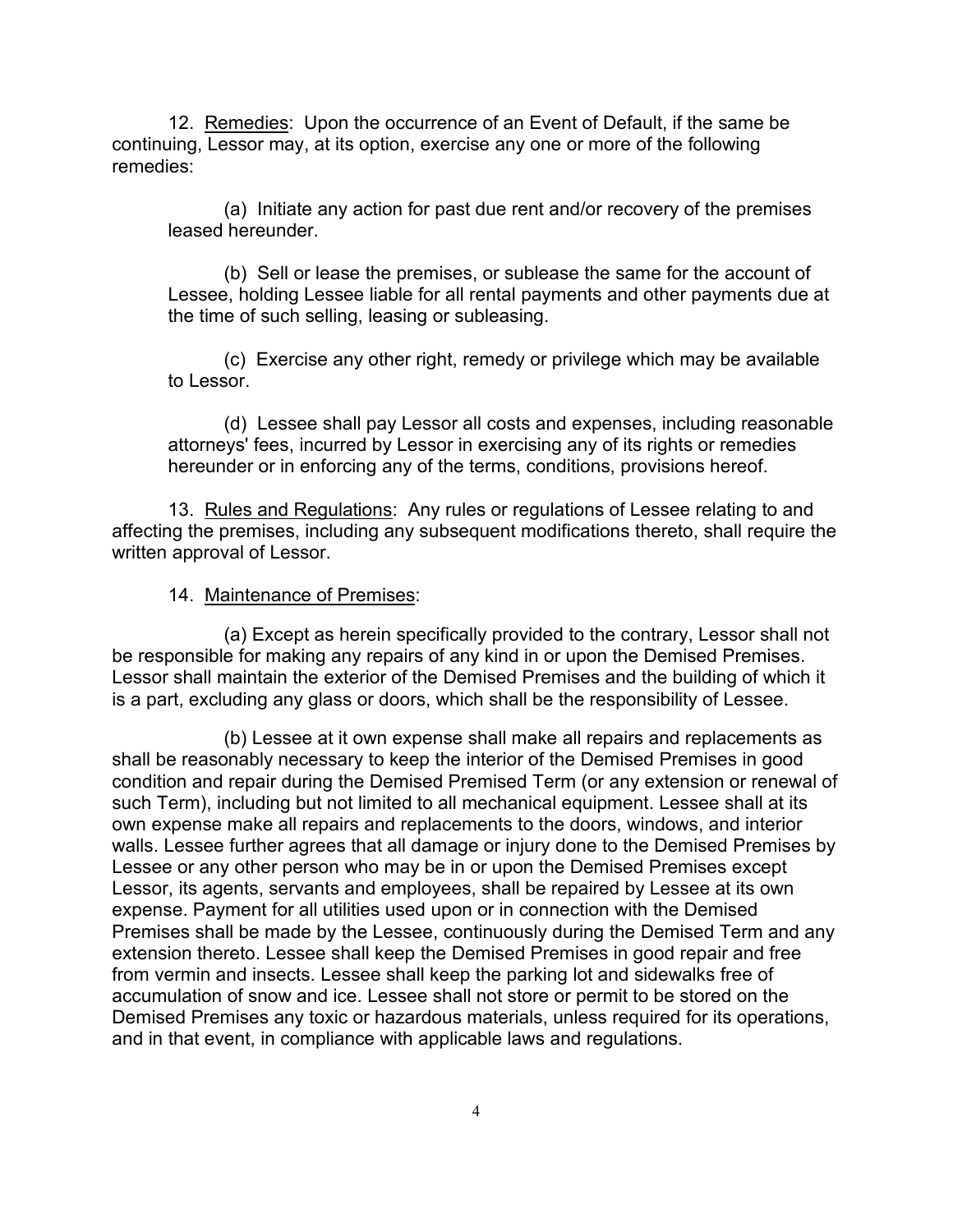Lessor shall keep the outdoor areas of the property mowed during normal mowing season at Lessor's expense.

15. Use of the Premises: No use shall be made of the premises other than as an Animal Shelter without the written consent of Lessor.

16. Notices: All notices to be given under this Lease shall be in writing and shall be sent by certified mail, return receipt requested, to the other party at the addresses set forth below:

Lessor: City of Warrensburg, Missouri, City Hall, 102A S. Holden St., Warrensburg, Missouri, 64093.

Lessee: Warrensburg Animal Rescue, Inc., \_\_\_\_\_\_\_\_\_\_\_\_\_\_\_\_\_\_\_\_\_\_,

 $\overline{\phantom{a}}$  ,  $\overline{\phantom{a}}$  ,  $\overline{\phantom{a}}$ 

Either party may change the address to which subsequent notices are to be sent provided any such notice of change of address is sent to the other party by certified mail, return receipt requested.

17. Section Headings: All section headings contained herein are for the convenience of reference only and are not intended to define or limit the scope of any provision of this Lease.

18. Governing Law: This Lease shall be construed in accordance with, and governed by, the laws of the State of Missouri.

19. Delivery of Related Documents: Lessee shall execute or provide, as requested by Lessor, such other documents and information as are reasonably necessary with respect to the transaction contemplated by this Lease. Lessee will furnish Lessor an annual budget by November 15 of each year. Lessor shall execute or provide, as requested by Lessee, such other documents and information as are reasonably necessary with respect to the transaction contemplated by this Lease.

20. Entire Agreement, Waiver: This Lease, and other documents or instruments executed by Lessee and Lessor in connection herewith, constitute the entire agreement between the parties with respect to the lease of the premises, and this Lease shall not be modified, amended, altered, or changed except with the written consent of Lessee and Lessor. Any provisions of this Lease found to be prohibited by law shall be ineffective to the extent of such prohibition without invalidating the remainder of this Lease. The waiver by Lessor of any breach of Lessee of any term, covenant or condition hereof shall not operate as a waiver of any subsequent breach thereof.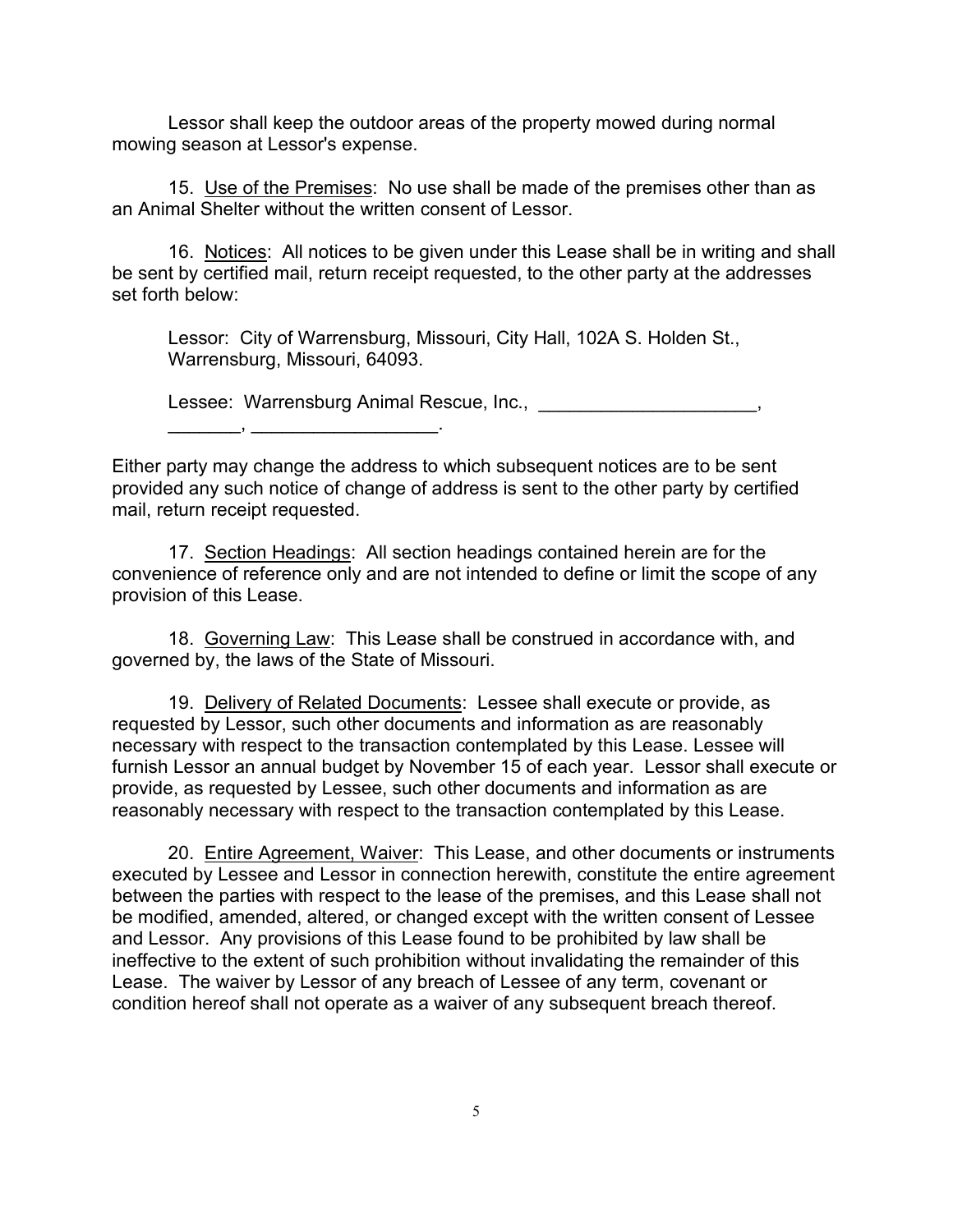21. Utilities: Lessee shall be responsible for the payment of all water, gas, electricity, and other public utilities.

22. Lessor's Right to Inspect the Leased Property: Lessor shall have the right during normal business hours to enter into and upon the premises where the Leased Property is located for the purpose of inspecting the same or observing its use. Lessee or its designated representative shall have the right to accompany Lessor during such inspections.

23. Surrender of Leased Property: Upon the expiration of the lease, with respect to any item of the Leased Property, the Lessee shall return the same to Lessor in good repair, condition and working order, ordinary wear and tear excepted, in the following manner:

> (a) By delivering the item of Leased Property at Lessee's cost and expense to such place as Lessor shall specify; or

(b) By loading such item of Leased Property at Lessee's coast and expense on board such carrier as Lessor shall specify and shipping the same, freight collect, to the place designated by Lessor.

24. Time of Essence: Time is hereby declared to be of the essence of this Lease and of each and every covenant, term, condition, and provision hereof.

WITNESS the hands of the duly authorized representatives of Lessor and Lessee.

[SIGNATURES TO APPEAR ON THE FOLLOWING PAGE]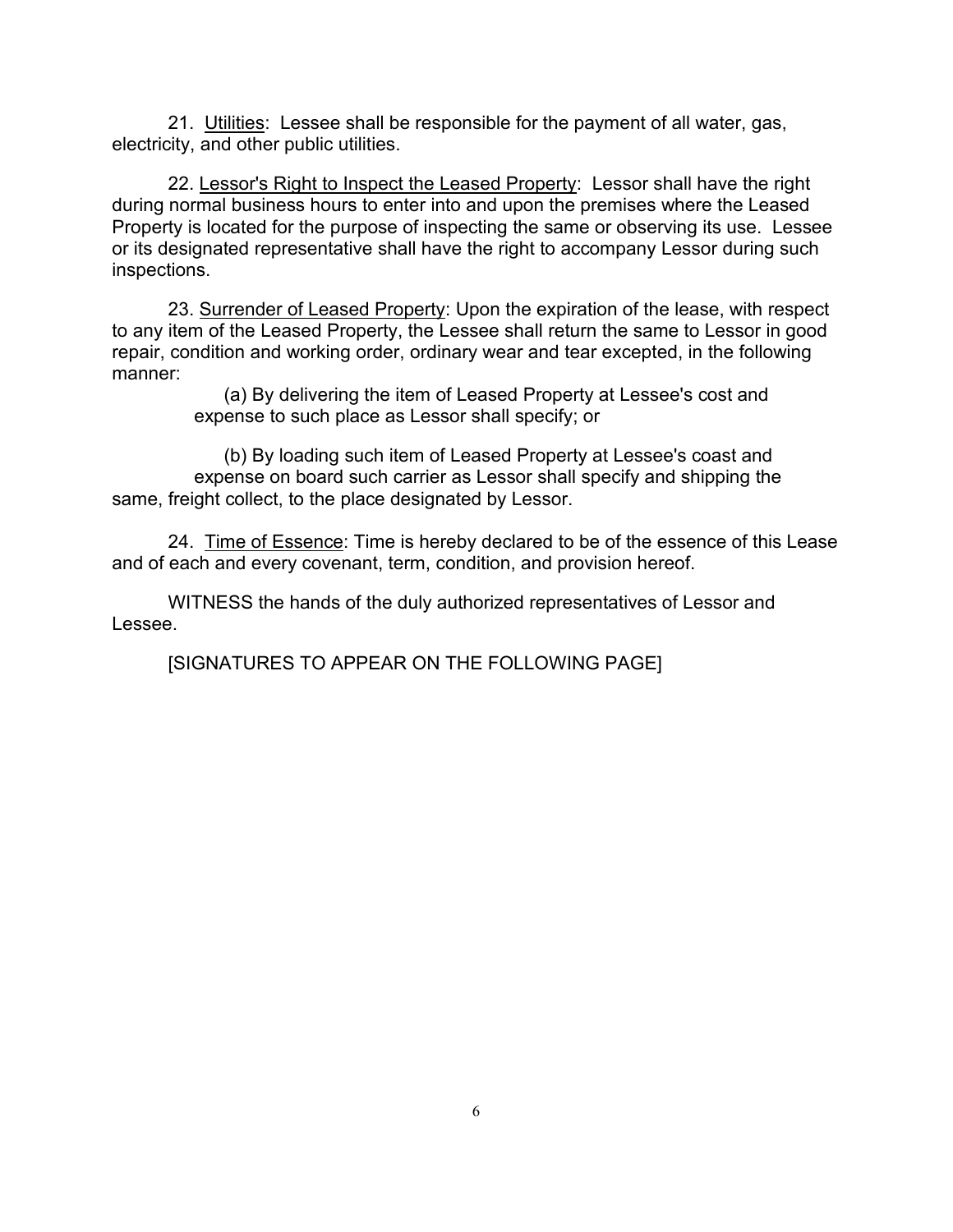| (Seal)    | Warrensburg Animal Rescue, Inc.,<br>Lessee,                                                                                                                                                                                                  |
|-----------|----------------------------------------------------------------------------------------------------------------------------------------------------------------------------------------------------------------------------------------------|
|           | lts:<br><u> 1980 - Jan Stein Stein Stein Stein Stein Stein Stein Stein Stein Stein Stein Stein Stein Stein Stein Stein Stein Stein Stein Stein Stein Stein Stein Stein Stein Stein Stein Stein Stein Stein Stein Stein Stein Stein Stein</u> |
| Attest:   |                                                                                                                                                                                                                                              |
| Secretary |                                                                                                                                                                                                                                              |
|           | City of Warrensburg, Missouri,<br>Lessor                                                                                                                                                                                                     |
|           | Danielle Dulin, City Manager                                                                                                                                                                                                                 |
| (Seal)    |                                                                                                                                                                                                                                              |
| Attest:   |                                                                                                                                                                                                                                              |

City Clerk

\_\_\_\_\_\_\_\_\_\_\_\_\_\_\_\_\_\_\_\_\_\_\_\_\_\_\_\_\_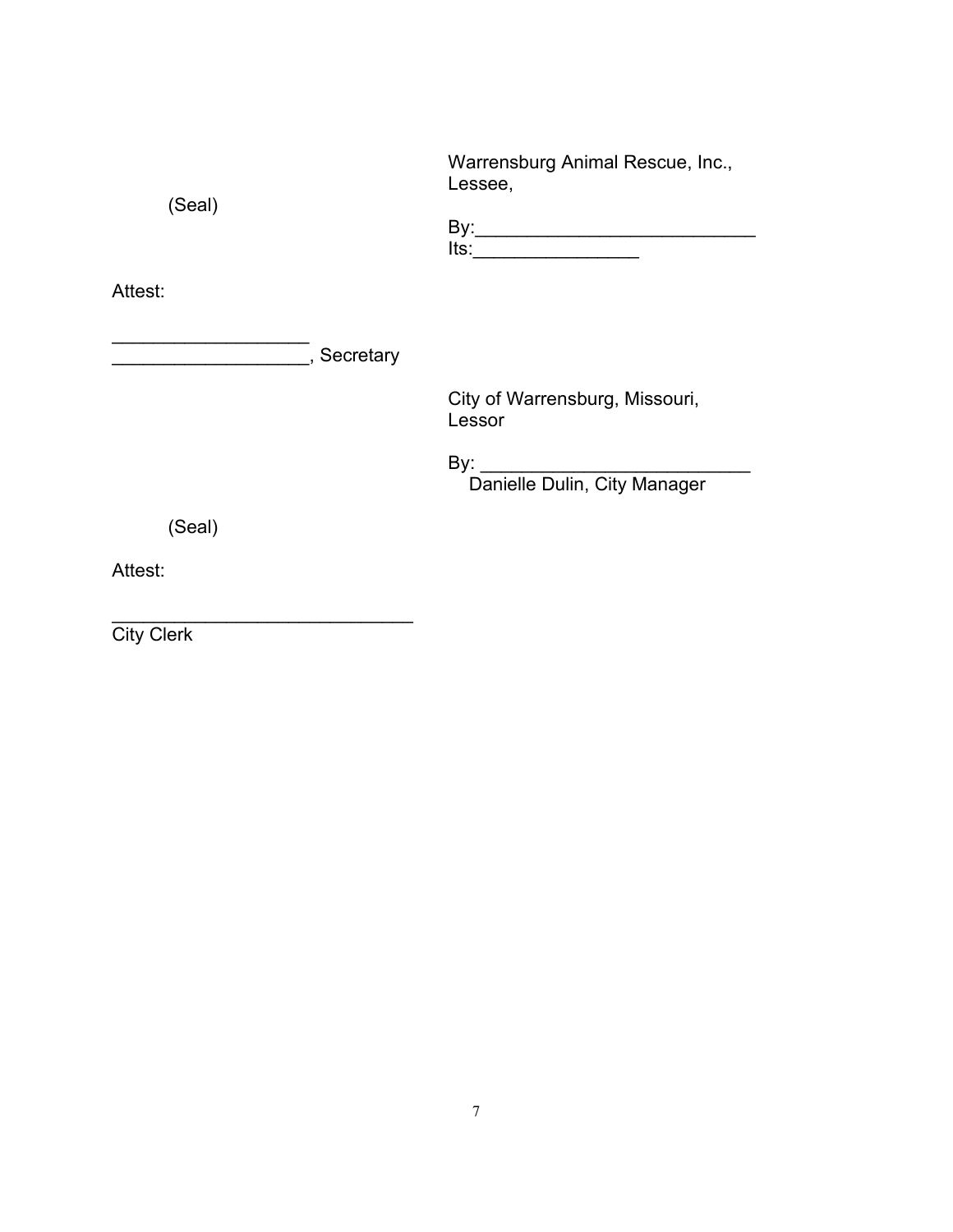STATE OF MISSOURI )<br>) ss.<br>) COUNTY OF \_\_\_\_\_\_\_

On this\_\_\_\_\_\_day of \_\_\_\_\_\_\_\_\_, 2022, before me appeared \_\_\_\_\_\_\_\_ who being duly sworn, did say that he is the President of the Warrensburg Animal Rescue, Inc., and that the seal affixed to the foregoing instrument is the corporate seal of said corporation and that said instrument was signed and sealed in behalf of said corporation and acknowledged said instrument to be the free act and deed of said corporation.

IN TESTIMONY WHEREOF, I have hereunto set my hand and affixed my seal at \_\_\_\_\_\_\_\_\_\_\_\_\_\_, in \_\_\_\_\_\_\_\_\_\_\_\_\_\_\_\_\_ County, Missouri, the day and year first above written.

(Seal)

Notary Public

My Commission Expires:

\_\_\_\_\_\_\_\_\_\_\_\_\_\_\_\_\_\_\_\_\_\_\_\_\_\_\_\_\_\_\_\_\_\_\_

STATE OF MISSOURI  $\int$  ss. COUNTY OF JOHNSON )

On this \_\_\_\_\_\_\_\_ day of \_\_\_\_\_\_\_\_\_\_\_\_, 2022, before me appeared Danielle Dulin, who being duly sworn, did say that she is the City Manager of the City of Warrensburg, Missouri, a municipal corporation, and that the seal affixed to the foregoing instrument is the corporate seal of said city, and that said instrument was signed and sealed in behalf of said city, by authority of and at the direction of its City Council, and the said City Manager, acknowledged said instrument to be the free act and deed of said municipality.

IN TESTIMONY WHEREOF, I have hereunto set my hand and affixed my seal at Warrensburg, in Johnson County, Missouri, the day and year first above written.

> \_\_\_\_\_\_\_\_\_\_\_\_\_\_\_\_\_\_\_\_\_\_\_\_\_\_\_\_\_\_ Notary Public

(Seal)

My Commission Expires: